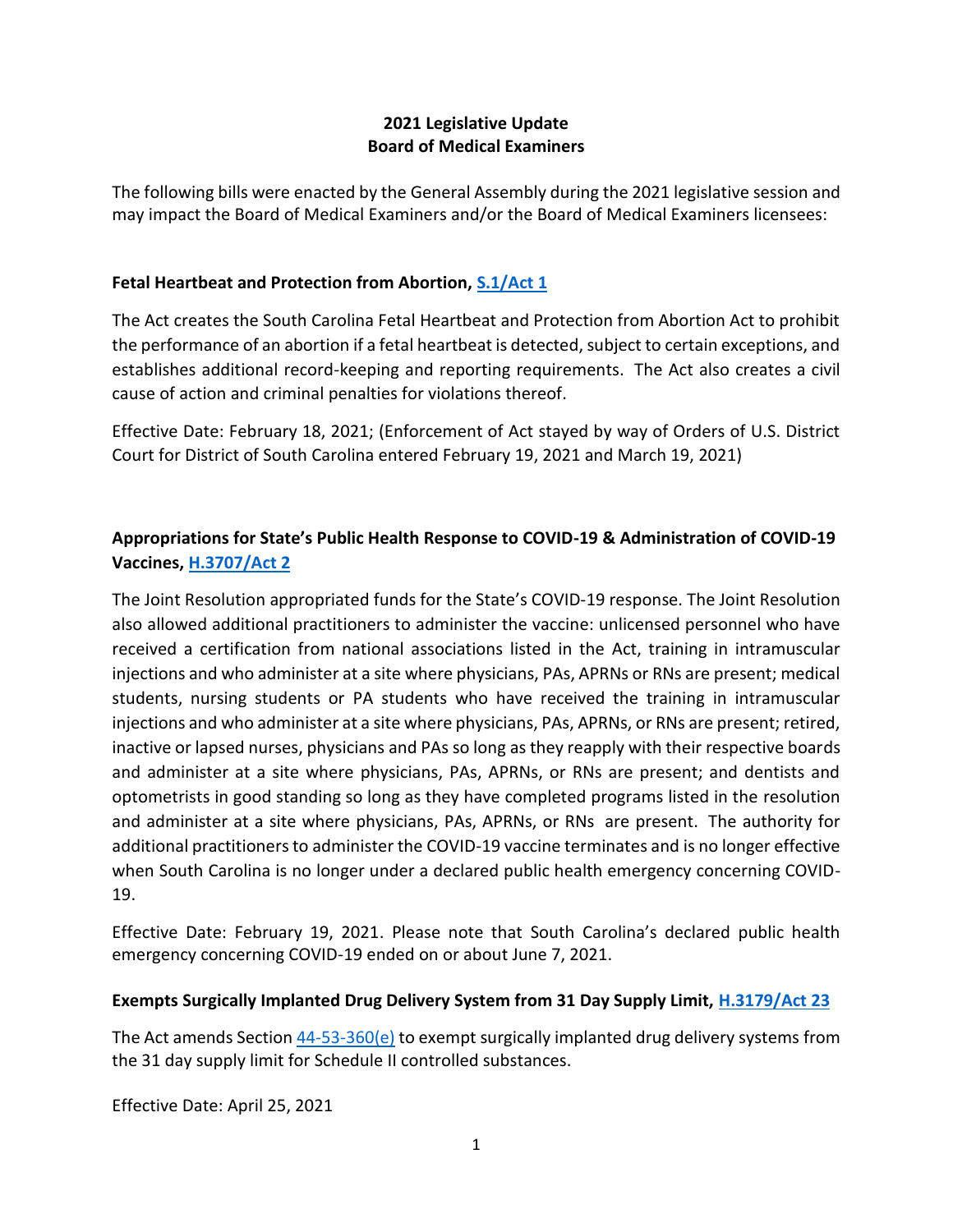## **Prescribers to Offer Prescription for Naloxone Hydrochloride & Provide Overdose Education, [S.571/Act 22](https://www.scstatehouse.gov/sess124_2021-2022/bills/571.htm)**

The Act adds Section  $44-53-361$  to require a prescriber to offer a prescription for naloxone hydrochloride or another drug approved by the FDA for the complete or partial reversal of opioid depression to a patient if (a) the prescription is 50 or more MME of an opioid medication per day; (b) the opioid is prescribed concurrently with a prescription for benzodiazepine, or (c) patient presents with certain increased risk for overdose. The Act also requires a prescriber to offer the same patient, or the parent/guardian of a minor patient, overdose education. A prescriber who fails to comply with these requirements may be subject to discipline by the appropriate licensing board.

Effective Date: July 25, 2021

### **APRNs and PAs May Issue Home Health Orders, [S.503/Act 55](https://www.scstatehouse.gov/sess124_2021-2022/bills/503.htm)**

The Act amends Section  $40-33-34(D)(2)$  and Section  $40-47-935(B)$ , to authorize advanced practice registered nurses (APRNs) and physician assistants (PAs), respectively, to issue home health orders. The Act also amends Section [44-69-20\(5\)\(a\)](https://www.scstatehouse.gov/code/t44c069.php#44-69-20) of the Licensure of Home Health Agencies Act to authorize the same.

Effective Date: July 16, 2021

## **Patients of a Renal Dialysis Facility, and CE for Pharmacists and Pharmacy Technicians, [S.427/Act 48](https://www.scstatehouse.gov/sess124_2021-2022/bills/427.htm)**

The Act amends Section  $40-43-75$  of the pharmacy practice act to allow a renal drug manufacturer to deliver a legend dialysate drug comprised of dextrose or icodestrin or a device to a patient of a renal dialysis facility, under established circumstances. The Act also amends Section [40-43-130](https://www.scstatehouse.gov/code/t40c043.php#40-43-130) to exempt pharmacists and pharmacy technicians from in-person attendance at continuing education (CE).

Effective Date: May 17, 2021

### **Medication Delivery in Correctional Facilities[, S.454/Act 19](https://www.scstatehouse.gov/sess124_2021-2022/bills/454.htm)**

The Act amends Section [40-33-43](https://www.scstatehouse.gov/code/t40c033.php#40-33-43) to allow unlicensed persons with documented medication training and a skill competency evaluation, to provide oral and topical medications, regularly scheduled insulin and anaphylactic treatments under established medical protocols in correctional facilities.

Effective Date: April 22, 2021